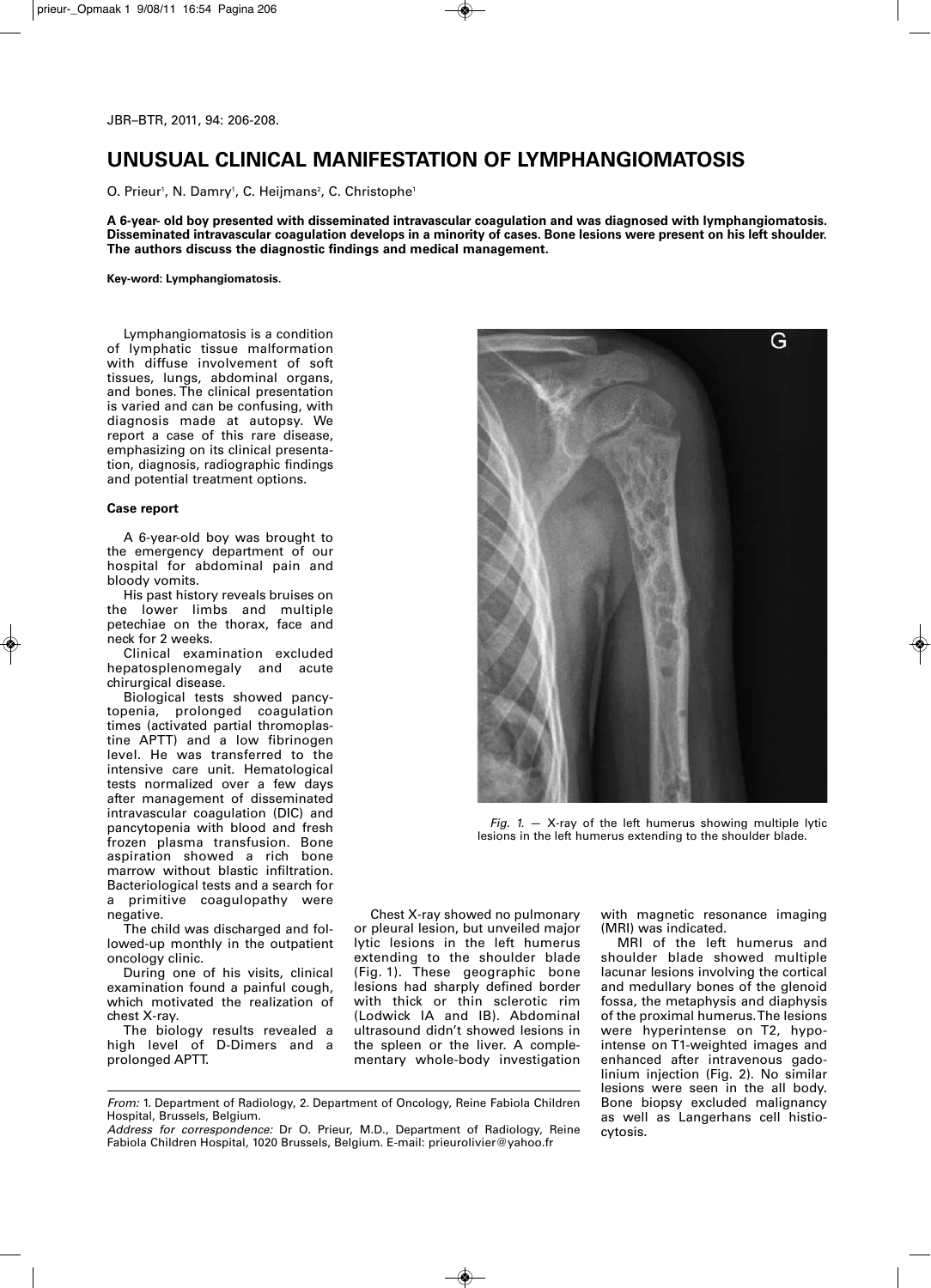

*Fig. 2.* — Sagittal STIR (A), sagittalT2 (B), coronalT1 (C), and Gadolinium enhanced axialT1 with fat saturation MR-images showing multiple lacunar lesions involving the cortical and medullary bones of the left humerus, enhancing after injection.

Management consisted of surveillance of lesions and blood analysis.

## **Discussion**

Lymphangiomatosis is a rare, benign disease resulting from abnormal development of the lymphatic system. Unlike lymphangiomas, in which there is a focal proliferation of lymphatic tissue (30 % at the head and neck level), lymphangiomatosis is a disease of diffuse infiltration via lymphatic channels involving one or more soft tissue organs and the skeleton.The disease can occur at any age, but commonly is found in patients 20 years of age

or younger, and has no sex predilection. In 65% of the patients there is affection of soft organs (mostly in the spleen, the liver, and the lungs) and the skeleton (the long bones, the pelvis, the skull and the vertebrae). The diagnosis of lymphangiomatosis is made through clinical suspicion combined with radiographic and pathologic findings (1).

Bony lesions may present as solitary or multiple. On radiography, bone lesions have a well-defined rim of sclerosis that varies in size. Medullary involvement usually predominates. Bony infiltrates are commonly seen at the diaphysis or metaphysis of the tibia and humerus as well as the ilium, skull, mandible and vertebrae. The lesions, in our case, present with these features.

Differential diagnoses include histiocytosis, hemangiomatosis, infection in children. If the lesion is solitary, it is necessary to exclude fibrous dysplasia, aneurysmal bone cyst, Langerhans cell histiocytosis, giant cell tumor, chondromyxoid fibroma or non ossifying fibroma.

Bone biopsy is often negative and enables especially to exclude a neoplastic process. Biopsy of the ribs yields better results. Macroscopically, the lesion looks like multiple communicating cysts which are either empty or contain some blood or a clear fluid or proteins. These cysts are separated by partitions. Histologically, these lesions do not differ from cavernous or capillary angiomas and even lymphangiomas.

In the case of a focal bone lesion the evolution is generally favorable with stabilization or spontaneous regression. Gorham-Stout syndrome is characterized by a massive osteolysis associated with extended proliferation of bone lymphatic vessels. The disease is often diagnosed after a pathological fracture and widespread bone resorption can lead to delayed extensive fibrosis. One death caused by skull base collapse and spinal cord impingement as a result of massive osteolysis of the first vertebra and skull base has been reported (2).

Spleen lesions appear as variablesized cysts, from millimeters to centimeters. On sonograms, welldefined hypoechogenic masses with occasional internal septations and intralocular echogenic debris can be seen. On computed tomography (CT) scanner, they are seen as single or multiple thin walled, low-attenuation masses with sharp margins that are typically subcapsular in location. No significant contrast enhancement is seen. MRI is the most reliable diagnostic modality for detecting both soft tissue and bony lesions. Lymphatic vascular channels had mostly low signal on T1-weighted sequences and high or isosignal intensity on T2-weighted images. Some had high signal on T1 presumably because of high protein, fat, or blood content (3). Küpeli et al. recommend the surveillance of these lesions without treatment (4).

Disseminated pulmonary lymphangiomatosis (DPL) is characterized primarily by multifocal proliferation of pulmonary lymphatic vessels and increased number of complex